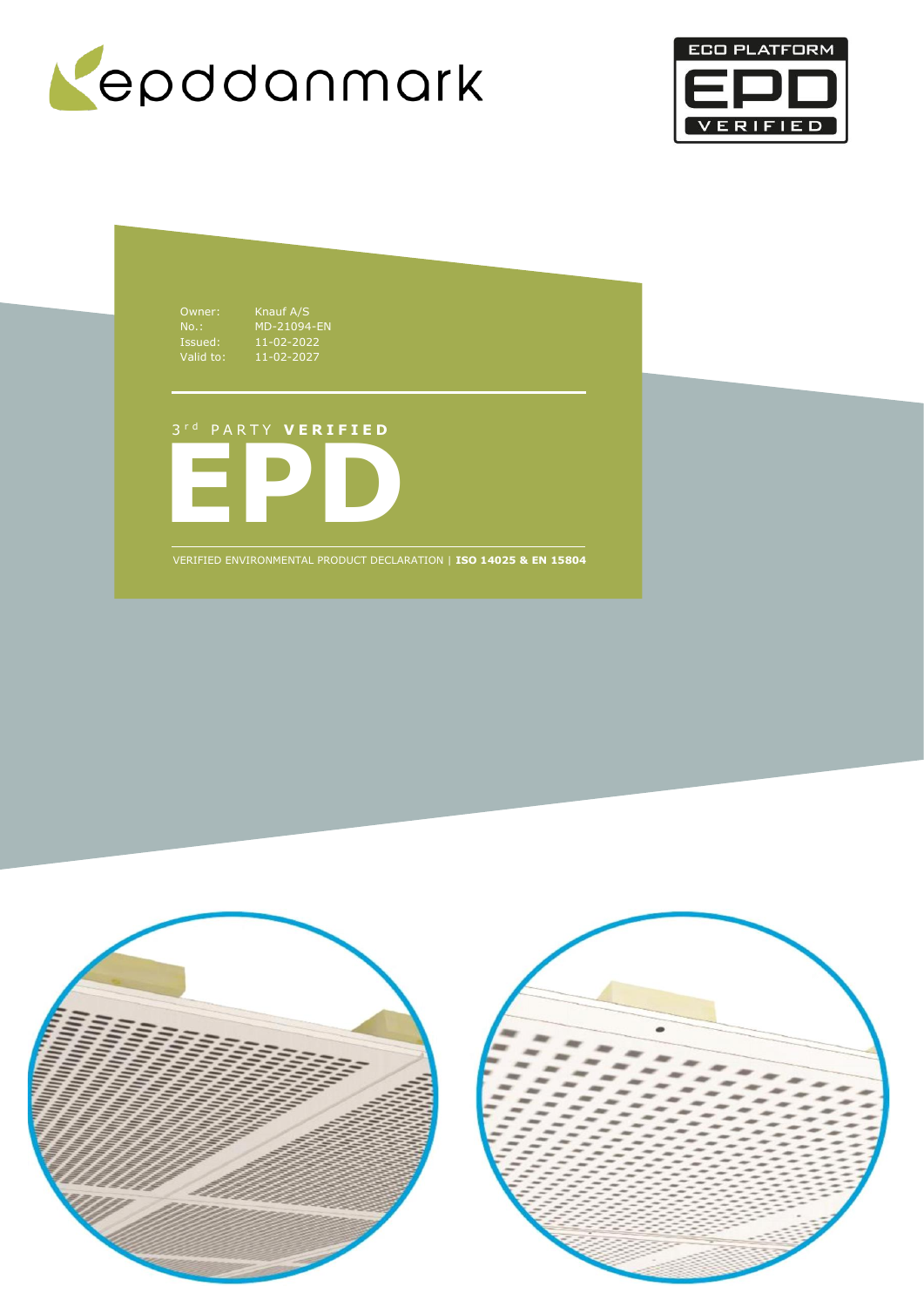



#### **Owner of declaration**

Knauf A/S Kløvermarksvej 6 DK-9500 Hobro CVR: 5405 0313

## **Programme**

EPD Danmark [www.epddanmark.dk](http://www.epddanmark.dk/)

□ Industry EPD ☒ Product EPD

#### **Declared product(s)**

Perforated Knauf Danoline: Designpanel and Tectopanel

Number of declared datasets/product variations: 1 The Knauf Danoline: Designpanel and Tectopanel is a glass fiber reinforced gypsum plasterboard with square or bevelled edges and perforated or unperforated surface. The back side on the perforated boards is covered by an acoustic felt. The EPD is valid for all variations carrying the Knauf Danoline Designpanel and Tectopanel name.

The calculations cover similar products (variation <5%) and are based on the product with the highest environmental impact within the product group (article number 254207).

#### **Production site**

Knauf's production site in Hobro; Kløvermarksvej 6, DK-9500 Hobro, Denmark

#### **Product use**

The product is used for general indoor building construction of walls and ceilings. The product is installed directly on walls or ceilings by screwfixing. The surface finish is made on building site after installation.

**Declared/ functional unit**  $1 m<sup>2</sup>$ 

**Year of data** 2019



# Repodanmark

**Issued:** 11-02-2022 **Valid to:** 11-02-2027

**Basis of calculation**

This EPD is developed in accordance with the European standard EN 15804+A2.

#### **Comparability**

EPDs of construction products may not be comparable if they do not comply with the requirements in EN 15804. EPD data may not be comparable if the datasets used are not developed in accordance with EN 15804 and if the background systems are not based on the same database.

#### **Validity**

This EPD has been verified in accordance with ISO 14025 and is valid for 5 years from the date of issue.

#### **Use**

The intended use of an EPD is to communicate scientifically based environmental information for construction products, for the purpose of assessing the environmental performance of buildings.

#### **EPD type**

☐Cradle-to-gate with modules C1-C4 and D ☒Cradle-to-gate with options, modules C1-C4 and D ☐Cradle-to-grave and module D ☐Cradle-to-gate

□Cradle-to-gate with options

CEN standard EN 15804 serves as the core PCR Independent verification of the declaration and data, according to EN ISO 14025

□ internal **a** external

Third party verifier:

Viales Each

*Ninkie Bendtsen*

enser *Martha Katrine Sørensen*

*EPD Danmark*

| Life cycle stages and modules ( $MND =$ module not declared) |                |                |           |                         |                |                |                |             |               |                              |                             |                                 |                |                            |                               |                                                      |
|--------------------------------------------------------------|----------------|----------------|-----------|-------------------------|----------------|----------------|----------------|-------------|---------------|------------------------------|-----------------------------|---------------------------------|----------------|----------------------------|-------------------------------|------------------------------------------------------|
|                                                              | Product        |                |           | Construction<br>process |                |                |                | Use         |               |                              |                             | End of life                     |                |                            | Beyond the system<br>boundary |                                                      |
| Raw material<br><b>Alddns</b>                                | $r$ ansport    | Manufacturing  | Transport | Installation<br>process | Use            | Maintenance    | Repair         | Replacement | Refurbishment | Operational<br>use<br>energy | Operational<br>use<br>water | construction<br>demolition<br>த | Transport      | processing<br><b>Waste</b> | Disposal                      | recovery<br>recycling<br>potential<br>Re-use,<br>and |
| A1                                                           | A <sub>2</sub> | A <sub>3</sub> | A4        | A <sub>5</sub>          | B <sub>1</sub> | B <sub>2</sub> | B <sub>3</sub> | <b>B4</b>   | <b>B5</b>     | <b>B6</b>                    | <b>B7</b>                   | C <sub>1</sub>                  | C <sub>2</sub> | C <sub>3</sub>             | C <sub>4</sub>                | D                                                    |
| X                                                            | X              | X              | x         | <b>MND</b>              | <b>MND</b>     | <b>MND</b>     | <b>MND</b>     | <b>MND</b>  | <b>MND</b>    | <b>MND</b>                   | <b>MND</b>                  | X                               | X              | X                          | X                             | X                                                    |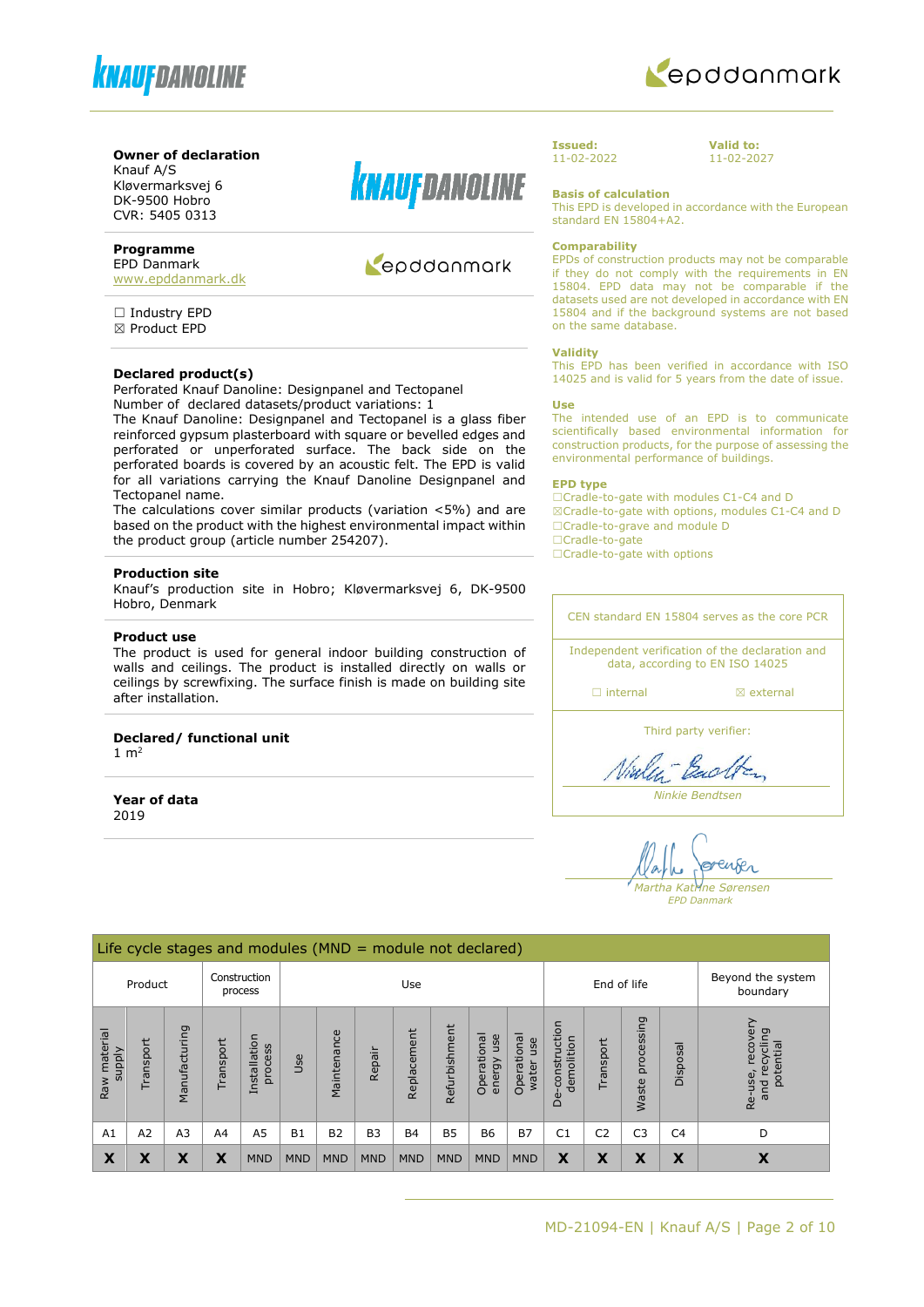

# Product information

**Product description**

The main product components and packaging are shown in the tables below.

| <b>Material</b>  | Weight-% of<br>declared product |
|------------------|---------------------------------|
| Stucco           | 83%                             |
| Fibre glass      | < 0.1%                          |
| Paper            | 4.2%                            |
| <b>Additives</b> | $< 1\%$                         |
| Glue             | $< 1\%$                         |
| Acoustic felt    | $< 1\%$                         |
| Water            | 11%                             |

| Packaging     | Weight-% |
|---------------|----------|
| Cardboard     | 5%       |
| Ceiling_board | 21%      |
| Corrugated    | 7%       |
| Pallet        | 59%      |
| PE Film       | 8%       |

#### **Representativity**

This declaration, including data collection and the modeled foreground system including results, represents the production of gypsum board on the production site located in Hobro. Product specific data are based on average values collected in the period 2019. Background data are based on the GaBi 2021.2 database and are less than 10 years old except for two detergents <0.05% (w/w). Generally, the used background datasets are of high quality, and the majority of the datasets are only a couple of years old.

**Hazardous substances**

Knauf Danoline boards do not contain substances listed in the "Candidate List of Substances of Very High Concern for authorisation"

[\(http://echa.europa.eu/candidate-list-table\)](http://echa.europa.eu/candidate-list-table)

**Essential characteristics** 

The product is made and controlled in accordance with EN 14190:2014 "Plasterboards form reprocessing".

Further technical information can be obtained by contacting the manufacturer or on the manufacturers website:

#### [www.knauf.dk](http://www.knauf.dk/)

**Reference Service Life (RSL)**

The RSL is defined as 60 years according to NPCR 010 version 3.0.

**Picture of product(s)**

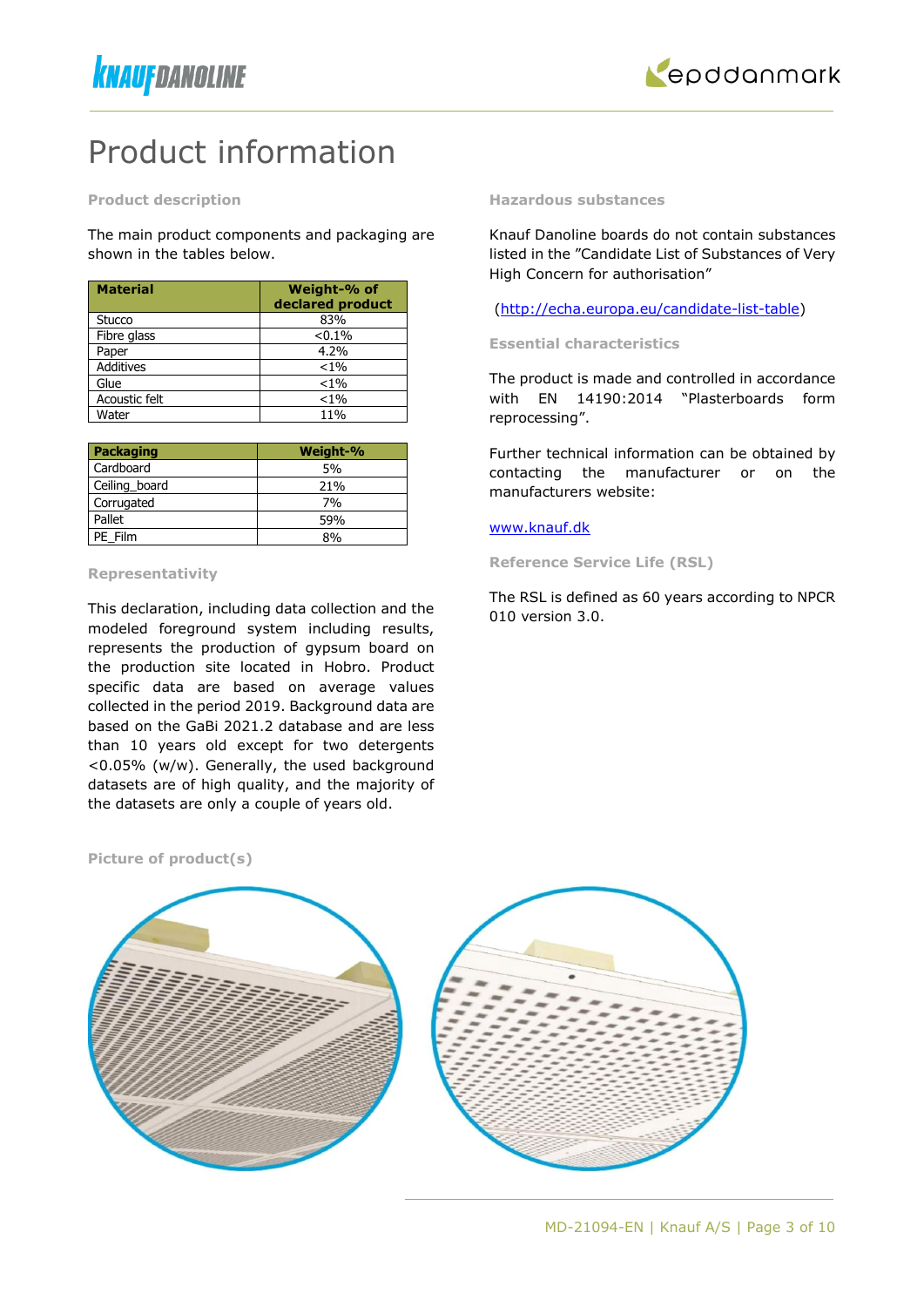



# LCA background

**Declared unit**

The LCI and LCIA results in this EPD relates to 1 m2

| <b>Name</b>                | <b>Value</b> | Unit              |
|----------------------------|--------------|-------------------|
| Declared unit              |              | m4                |
| Area density               | 10.2         | kq/m <sup>2</sup> |
| Conversion factor to 1 kg. | 0.098        |                   |

**PCR**

This EPD is developed according to the core rules for the product category of construction products in EN 15804, and NPCR 010 version 3.0.

### **Flowdiagram**

The diagram below shows the system boundaries of the EPD. A detailed illustration of A3 is shown later.

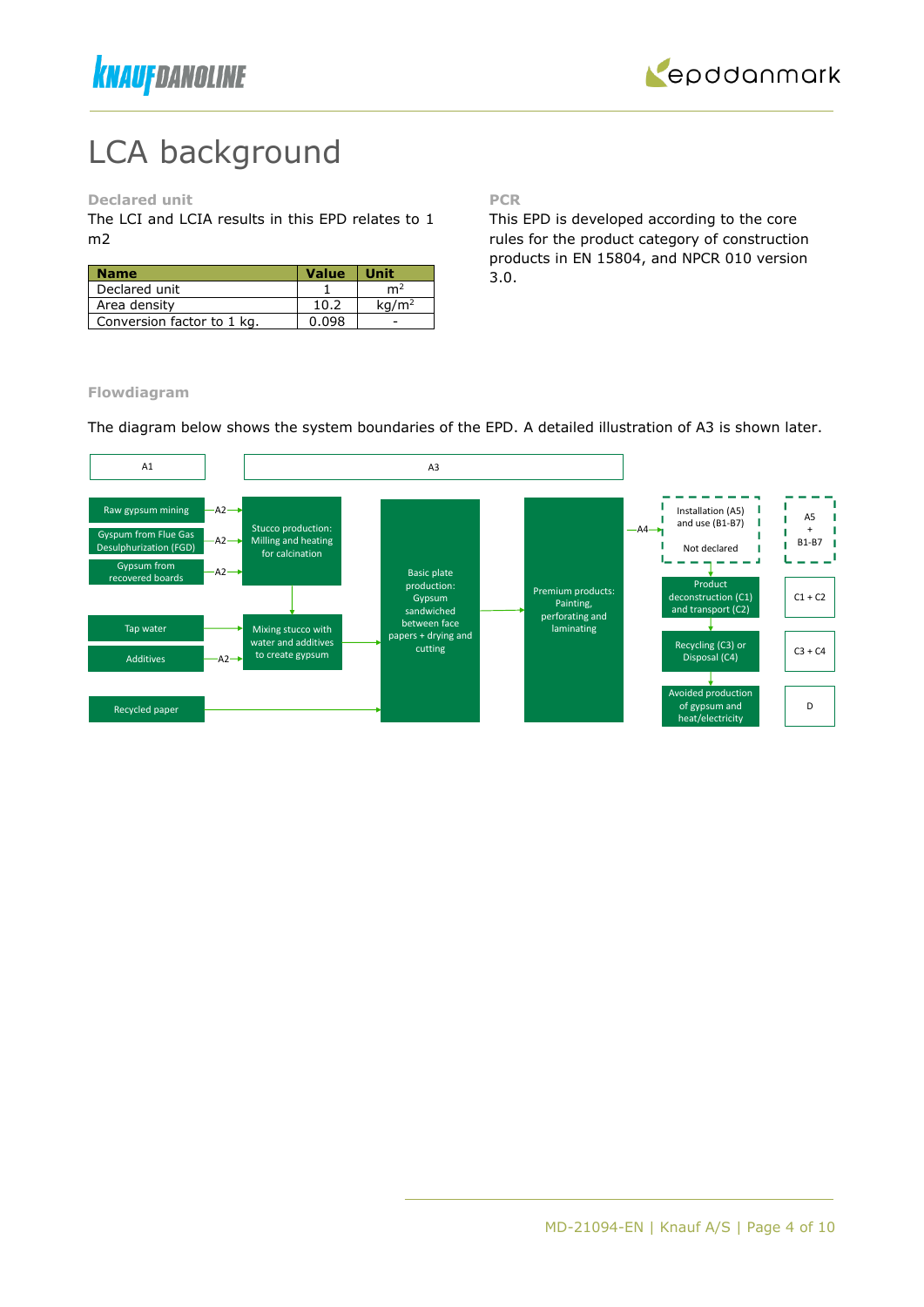



#### **System boundary**

This EPD is based on an LCA including cradle-togate with options, modules C1-C4, and module D. 100 % (w/w) of the product has been accounted for.

The general rules for the exclusion of inputs and outputs follows the requirements in EN 15804, 6.3.5, where the total of neglected input flows per module shall be a maximum of 5 % of energy usage and mass and 1 % of energy usage and mass for unit processes.

#### **Product stage (A1-A3) includes**:

The product stage comprises the acquisition of all raw materials, products and energy, transport to the production site, packaging and waste processing up to the "end-of-waste" state or final disposal. The LCA results are declared in aggregated form for the product stage, which means, that the sub-modules A1, A2 and A3 are declared as one module A1-A3.

A1 – Extraction and processing of raw materials The raw gypsum is mined in Spain. All other raw materials are produced mainly in Northern Europe.

#### A2 – Transport to the production site

The inbound transport includes all incoming material from suppliers. This includes the transport of Flue-Gas Desulfurization (FGD) from coal-based power plants, as well as transport of raw natural gypsum from Spain.

#### A3 – Manufacturing processes

The natural, recycled or FGD based gypsum is heated/calcinated to bring the gypsum to the hemihydrate state known as stucco. The stucco is mixed with water and other additives and sandwiched between the front and back liner. After initial hardening, the plates are cut into shape and heated in the curing oven.

From the curing oven the plates are perforated, fitted with acoustic felt, and cut into final shape.

### **Construction process stage (A4-A5) includes:**

A weighted average for the transport distance of 237 km is included for the average Danish market situation.

The installation phase (A5) is not included.

### **Use stage (B1-B7) includes:**

Not included

#### **End of Life (C1-C4) includes:**

The board is dismantled by hand (C1) and transported to municipal collection facilities, and from here to a recycling company (C2).

The gypsum part of the plate (gypsum and additives) is split from the paper liners using electricity based machinery (C3). The paper part is assumed incinerated with energy recovery (C4)

### **Re-use, recovery and recycling potential (D) includes:**

The gypsum part of the product is recycled as gypsum and avoids mining and production of natural gypsum. This can be done at Knauf and recycled in new Knauf boards.

The recovered energy from incineration of paper avoids the production of primary heat or electricity at power plants.

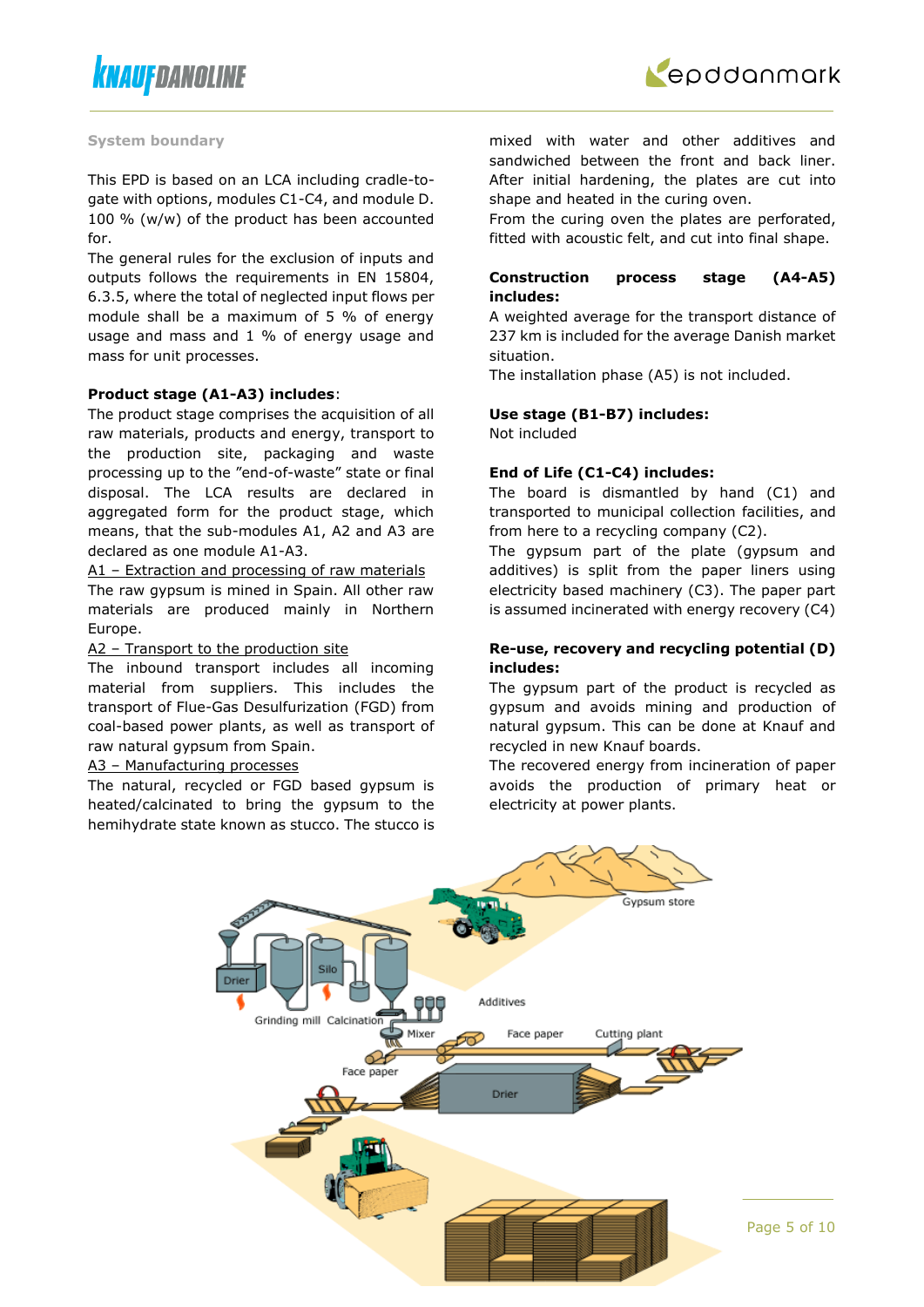



# LCA results

The LCIA results are calculate using GaBi 10.6 with database version 2021.2, and using the characterization model defined in GaBi as EN15804+A2 for classifying and characterizing input and output flows.

|                        | <b>ENVIRONMENTAL EFFECTS PER PRODUKT PER M<sup>2</sup></b>                                                     |               |                |              |                                                  |                                                                                                                                                                                                                                                                                                                                                                                                                                                                                                                                                                                                                          |                |               |  |  |
|------------------------|----------------------------------------------------------------------------------------------------------------|---------------|----------------|--------------|--------------------------------------------------|--------------------------------------------------------------------------------------------------------------------------------------------------------------------------------------------------------------------------------------------------------------------------------------------------------------------------------------------------------------------------------------------------------------------------------------------------------------------------------------------------------------------------------------------------------------------------------------------------------------------------|----------------|---------------|--|--|
| <b>Parameter</b>       | <b>Enhed</b>                                                                                                   | $A1 - A3$     | A <sup>4</sup> | C1           | C <sub>2</sub>                                   | C <sub>3</sub>                                                                                                                                                                                                                                                                                                                                                                                                                                                                                                                                                                                                           | C <sub>4</sub> | D             |  |  |
| GWP-total              | [kg CO2 eg.]                                                                                                   | $1.67E + 00$  | 1.91E-01       | $0.00E + 00$ | 1.57E-01                                         | 4.55E-02                                                                                                                                                                                                                                                                                                                                                                                                                                                                                                                                                                                                                 | 7.60E-01       | $-2.63E - 01$ |  |  |
| GWP-fossil             | [kg $CO2$ eg.]                                                                                                 | $3.02E + 00$  | 1.88E-01       | $0.00E + 00$ | 1.54E-01                                         | 4.51E-02                                                                                                                                                                                                                                                                                                                                                                                                                                                                                                                                                                                                                 | 1.60E-01       | $-2.61E-01$   |  |  |
| GWP-bio                | [kg CO2 eg.]                                                                                                   | $-1.35E + 00$ | 2.03E-03       | $0.00E + 00$ | 1.66E-03                                         | 3.83E-04                                                                                                                                                                                                                                                                                                                                                                                                                                                                                                                                                                                                                 | 6.00E-01       | $-1.30E-03$   |  |  |
| GWP-luluc              | [kg CO2 eg.]                                                                                                   | 3.73E-03      | 1.56E-03       | $0.00E + 00$ | 1.28E-03                                         | 6.38E-05                                                                                                                                                                                                                                                                                                                                                                                                                                                                                                                                                                                                                 | 1.61E-05       | $-2.03E-04$   |  |  |
| <b>ODP</b>             | [kg CFC 11 eg.]                                                                                                | 8.24E-09      | 3.76E-17       | $0.00E + 00$ | 3.08E-17                                         | 1.08E-15                                                                                                                                                                                                                                                                                                                                                                                                                                                                                                                                                                                                                 | 1.60E-16       | $-2.99E-15$   |  |  |
| AP                     | mol H <sup>+</sup> eq.]                                                                                        | 7.74E-03      | 2.06E-04       | $0.00E + 00$ | 1.69E-04                                         | 9.38E-05                                                                                                                                                                                                                                                                                                                                                                                                                                                                                                                                                                                                                 | 2.46E-04       | $-3.78E - 04$ |  |  |
| EP-fw                  | [kg $PO4$ eg.]                                                                                                 | 9.75E-05      | 5.65E-07       | $0.00E + 00$ | 4.64E-07                                         | 1.21E-07                                                                                                                                                                                                                                                                                                                                                                                                                                                                                                                                                                                                                 | 3.51E-08       | $-3.50E-07$   |  |  |
| EP-mar                 | [kg N eg.]                                                                                                     | 3.20E-03      | 6.67E-05       | $0.00E + 00$ | 5.47E-05                                         | 2.23E-05                                                                                                                                                                                                                                                                                                                                                                                                                                                                                                                                                                                                                 | 9.16E-05       | $-1.16E-04$   |  |  |
| EP-ter                 | mol N ea.1                                                                                                     | 3.41E-02      | 7.89E-04       | $0.00E + 00$ | 6.47E-04                                         | 2.34E-04                                                                                                                                                                                                                                                                                                                                                                                                                                                                                                                                                                                                                 | 1.11E-03       | $-1.26E-03$   |  |  |
| <b>POCP</b>            | [kg NMVOC eg.]                                                                                                 | 8.52E-03      | 1.80E-04       | $0.00E + 00$ | 1.47E-04                                         | 6.05E-05                                                                                                                                                                                                                                                                                                                                                                                                                                                                                                                                                                                                                 | 2.42E-04       | $-3.26E - 04$ |  |  |
| $ADP$ -mm <sup>1</sup> | [kg Sb eg.]                                                                                                    | 2.84E-06      | 1.69E-08       | $0.00E + 00$ | 1.38E-08                                         | 1.33E-08                                                                                                                                                                                                                                                                                                                                                                                                                                                                                                                                                                                                                 | 2.44E-09       | $-4.36E - 08$ |  |  |
| $ADP$ -fos $1$         | [MJ]                                                                                                           | $4.86E + 01$  | $2.53E+00$     | $0.00E + 00$ | $2.08E + 00$                                     | 8.02E-01                                                                                                                                                                                                                                                                                                                                                                                                                                                                                                                                                                                                                 | 2.66E-01       | $-4.50E + 00$ |  |  |
| WDP <sup>1</sup>       | [m <sup>3</sup> ]                                                                                              | 5.52E-01      | 1.77E-03       | $0.00E + 00$ | 1.45E-03                                         | 7.23E-03                                                                                                                                                                                                                                                                                                                                                                                                                                                                                                                                                                                                                 | 9.41E-02       | $-1.96E-02$   |  |  |
|                        |                                                                                                                |               |                |              |                                                  |                                                                                                                                                                                                                                                                                                                                                                                                                                                                                                                                                                                                                          |                |               |  |  |
|                        | Warming Potential - biogenic; GWP-luluc = Global Warming Potential - land use and land use change; ODP = Ozone |               |                |              |                                                  |                                                                                                                                                                                                                                                                                                                                                                                                                                                                                                                                                                                                                          |                |               |  |  |
| Caption                |                                                                                                                |               |                |              |                                                  |                                                                                                                                                                                                                                                                                                                                                                                                                                                                                                                                                                                                                          |                |               |  |  |
|                        |                                                                                                                |               |                |              |                                                  |                                                                                                                                                                                                                                                                                                                                                                                                                                                                                                                                                                                                                          |                |               |  |  |
|                        |                                                                                                                |               |                |              |                                                  | GWP-total = Globale Warming Potential - total; GWP-fossil = Global Warming Potential - fossil fuels; GWP-bio = Global<br>Depletion; AP = Acidifcation; EP-freshwater = Eutrophication – aquatic freshwater; EP-marine = Eutrophication – aquatic<br>marine; EP-terrestrial = Eutrophication - terrestrial; POCP = Photochemical zone formation; ADPm = Abiotic Depletion<br>Potential – minerals and metals; ADPf = Abiotic Depletion Potential – fossil fuels; WDP = water use<br><sup>1</sup> The results of this environmental indicator shall be used with care as the uncertainties on these results are high or as |                |               |  |  |
|                        |                                                                                                                |               |                |              |                                                  |                                                                                                                                                                                                                                                                                                                                                                                                                                                                                                                                                                                                                          |                |               |  |  |
| Disclaimer             |                                                                                                                |               |                |              | there is limited experienced with the indicator. |                                                                                                                                                                                                                                                                                                                                                                                                                                                                                                                                                                                                                          |                |               |  |  |

|                    |                                                                                                                                                                                                                                                                                                                                                                                                  |              |                |              | <b>IMENTAL EFFECTS PER PRODUKT PER M<sup>2</sup></b> |                |                |               |
|--------------------|--------------------------------------------------------------------------------------------------------------------------------------------------------------------------------------------------------------------------------------------------------------------------------------------------------------------------------------------------------------------------------------------------|--------------|----------------|--------------|------------------------------------------------------|----------------|----------------|---------------|
| <b>Parameter</b>   | <b>Enhed</b>                                                                                                                                                                                                                                                                                                                                                                                     | $A1 - A3$    | A <sub>4</sub> | C1           | C <sub>2</sub>                                       | C <sub>3</sub> | C <sub>4</sub> | D             |
| <b>PM</b>          | [Disease incidence]                                                                                                                                                                                                                                                                                                                                                                              | 1.83E-07     | 1.40E-09       | $0.00E + 00$ | 1.15E-09                                             | 7.91E-10       | 1.46E-09       | $-4.28E - 08$ |
| IRP <sub>2</sub>   | [kBq U235 eq.]                                                                                                                                                                                                                                                                                                                                                                                   | 1.07E-01     | 6.75E-04       | $0.00E + 00$ | 5.54E-04                                             | 1.96E-02       | 1.98E-03       | $-5.28E-02$   |
| ETP-fw1            | [CTUe]                                                                                                                                                                                                                                                                                                                                                                                           | 1.49E+01     | 1.88E+00       | $0.00E + 00$ | $1.54E + 00$                                         | 3.37E-01       | 1.30E-01       | $-9.74E - 01$ |
| HTP-c1             | ัCTUhl                                                                                                                                                                                                                                                                                                                                                                                           | $9.17E-10$   | 3.80E-11       | $0.00E + 00$ | 3.12E-11                                             | 9.55E-12       | 7.66E-12       | $-4.33E-11$   |
| HTP-nc1            | ัCTUhl                                                                                                                                                                                                                                                                                                                                                                                           | 3.59E-08     | 1.98E-09       | $0.00E + 00$ | 1.62E-09                                             | 3.60E-10       | 4.69E-10       | $-1.74E-09$   |
| SOP <sub>1</sub>   |                                                                                                                                                                                                                                                                                                                                                                                                  | $8.63E + 01$ | 8.71E-01       | $0.00E + 00$ | 7.15E-01                                             | 2.53E-01       | 6.78E-02       | $-7.41E - 01$ |
| Caption            | PM = Particulate Matter emissions; IRP = Ionizing radiation - human health; ETP-fw = Eco toxicity - freshwater; HTP-c =<br>Human toxicity – cancer effects; HTP-nc = Human toxicity – non cancer effects; $SOP =$ Soil Quality (dimensionless)                                                                                                                                                   |              |                |              |                                                      |                |                |               |
| <b>Disclaimers</b> | $1$ The results of this environmental indicator shall be used with care as the uncertainties on these results are high or as                                                                                                                                                                                                                                                                     |              |                |              | there is limited experienced with the indicator.     |                |                |               |
|                    | <sup>2</sup> This impact category deals mainly with the eventual impact of low dose ionizing radiation on human health of the nuclear<br>fuel cycle. It does not consider effects due to possible nuclear accidents, occupational exposure nor due to radioactive<br>waste disposal in underground facilities. Potential ionizing radiation from the soil, from radon and from some construction |              |                |              | materials is also not measured by this indicator.    |                |                |               |

| <b>Parameter</b> | <b>Enhed</b>                                                                                                        | $A1 - A3$     | A <sub>4</sub> | C1           | C <sub>2</sub> | C <sub>3</sub> | C <sub>4</sub> | D             |  |
|------------------|---------------------------------------------------------------------------------------------------------------------|---------------|----------------|--------------|----------------|----------------|----------------|---------------|--|
| <b>PERE</b>      | ונאז                                                                                                                | $-4.42E + 01$ | 1.46E-01       | $0.00E + 00$ | 1.20E-01       | 3.70E-01       | 4.96E-02       | $-1.02E + 00$ |  |
| <b>PERM</b>      | ונאז                                                                                                                | $7.11E + 01$  | $0.00E + 00$   | $0.00E + 00$ | $0.00E + 00$   | $0.00E + 00$   | $0.00E + 00$   | $0.00E + 00$  |  |
| <b>PERT</b>      | [MJ]                                                                                                                | $2.69E + 01$  | 1.46E-01       | $0.00E + 00$ | 1.20E-01       | 3.70E-01       | 4.96E-02       | $-1.02E + 00$ |  |
| <b>PENRE</b>     | [MJ]                                                                                                                | $4.51E + 01$  | $2.54E+00$     | $0.00E + 00$ | $2.09E + 00$   | 8.02E-01       | 2.66E-01       | $-4.50E + 00$ |  |
| <b>PENRM</b>     | [MJ]                                                                                                                | $3.48E + 00$  | $0.00E + 00$   | $0.00E + 00$ | $0.00E + 00$   | $0.00E + 00$   | $0.00E + 00$   | $0.00E + 00$  |  |
| <b>PENRT</b>     | [MJ]                                                                                                                | $4.86E + 01$  | $2.54E+00$     | $0.00E + 00$ | $2.09E + 00$   | 8.02E-01       | 2.66E-01       | $-4.50E + 00$ |  |
| <b>SM</b>        | [kg]                                                                                                                | $7.07E + 00$  | $0.00E + 00$   | $0.00E + 00$ | $0.00E + 00$   | $0.00E + 00$   | $0.00E + 00$   | $0.00E + 00$  |  |
| <b>RSF</b>       | [MJ]                                                                                                                | $0.00E + 00$  | $0.00E + 00$   | $0.00E + 00$ | $0.00E + 00$   | $0.00E + 00$   | $0.00E + 00$   | $0.00E + 00$  |  |
| <b>NRSF</b>      | [MJ]                                                                                                                | $0.00E + 00$  | $0.00E + 00$   | $0.00E + 00$ | $0.00E + 00$   | $0.00E + 00$   | $0.00E + 00$   | $0.00E + 00$  |  |
| <b>FW</b>        | rm31                                                                                                                | $2.23E-02$    | 1.67E-04       | $0.00E + 00$ | 1.37E-04       | 3.60E-04       | $2.22E-03$     | $-9.86E - 04$ |  |
|                  | PERE = Use of renewable primary energy excluding renewable primary energy resources used as raw materials; PERM =   |               |                |              |                |                |                |               |  |
|                  | Use of renewable primary energy resources used as raw materials; PERT = Total use of renewable primary energy       |               |                |              |                |                |                |               |  |
| Caption          | resources; PENRE = Use of non renewable primary energy excluding non renewable primary energy resources used as raw |               |                |              |                |                |                |               |  |
|                  | materials; PENRM = Use of non renewable primary energy resources used as raw materials; PENRT = Total use of non    |               |                |              |                |                |                |               |  |
|                  | renewable primary energy resources; SM = Use of secondary material; RSF = Use of renewable secondary fuels; NRSF =  |               |                |              |                |                |                |               |  |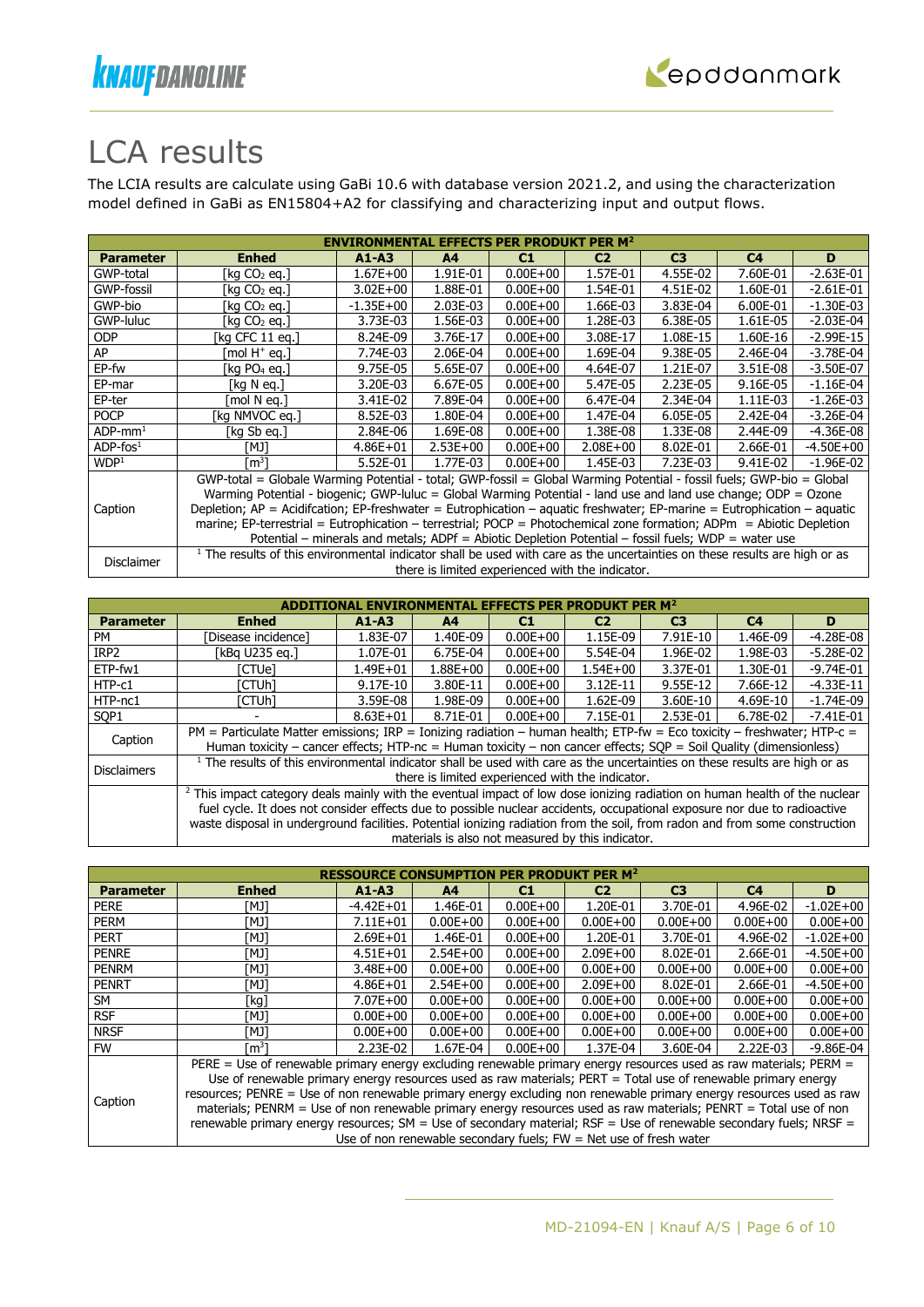



|                  | <b>OUTPUT FLOWS PER PRODUKT PER M<sup>2</sup></b><br><b>WASTE CATEGORIES AND</b> |                                                                                                                                                                 |                |                |                |                |                |              |  |  |  |
|------------------|----------------------------------------------------------------------------------|-----------------------------------------------------------------------------------------------------------------------------------------------------------------|----------------|----------------|----------------|----------------|----------------|--------------|--|--|--|
| <b>Parameter</b> | <b>Enhed</b>                                                                     | $A1 - A3$                                                                                                                                                       | A <sub>4</sub> | C <sub>1</sub> | C <sub>2</sub> | C <sub>3</sub> | C <sub>4</sub> | D            |  |  |  |
| <b>HWD</b>       | [kg]                                                                             | 2.76E-06                                                                                                                                                        | 1.34E-10       | $0.00E + 00$   | 1.10E-10       | $2.12E-10$     | 4.92E-11       | $-1.01E-09$  |  |  |  |
| <b>NHWD</b>      | [kg]                                                                             | 5.21E-02                                                                                                                                                        | 3.99E-04       | $0.00E + 00$   | 3.27E-04       | 5.69E-04       | 3.91E-02       | $-2.11E-03$  |  |  |  |
| <b>RWD</b>       | [kg]                                                                             | 7.49E-04                                                                                                                                                        | 4.61E-06       | $0.00E + 00$   | 3.79E-06       | 1.19E-04       | 1.29E-05       | $-3.23E-04$  |  |  |  |
| <b>CRU</b>       | [kg]                                                                             | $0.00E + 00$                                                                                                                                                    | $0.00E + 00$   | $0.00E + 00$   | $0.00E + 00$   | $0.00E + 00$   | $0.00E + 00$   | $0.00E + 00$ |  |  |  |
| <b>MFR</b>       | [kg]                                                                             | 1.17E-01                                                                                                                                                        | $0.00E + 00$   | $0.00E + 00$   | $0.00E + 00$   | $9.66E + 00$   | $0.00E + 00$   | $0.00E + 00$ |  |  |  |
| <b>MER</b>       | [kg]                                                                             | $0.00E + 00$                                                                                                                                                    | $0.00E + 00$   | $0.00E + 00$   | $0.00E + 00$   | 5.49E-01       | $0.00E + 00$   | $0.00E + 00$ |  |  |  |
| EEE.             | TMJ1                                                                             | $0.00E + 00$                                                                                                                                                    | $0.00E + 00$   | $0.00E + 00$   | $0.00E + 00$   | $0.00E + 00$   | $0.00E + 00$   | $1.09E + 00$ |  |  |  |
| <b>EET</b>       | [MJ]                                                                             | $0.00E + 00$                                                                                                                                                    | $0.00E + 00$   | $0.00E + 00$   | $0.00E + 00$   | $0.00E + 00$   | $0.00E + 00$   | $1.99E + 00$ |  |  |  |
|                  |                                                                                  | HWD = Hazardous waste disposed; NHWD = Non hazardous waste disposed; RWD = Radioactive waste disposed; CRU =                                                    |                |                |                |                |                |              |  |  |  |
| Caption          |                                                                                  |                                                                                                                                                                 |                |                |                |                |                |              |  |  |  |
|                  |                                                                                  | Components for re-use; MFR = Materials for recycling; MER = Materials for energy recovery; EEE = Exported electrical<br>energy; $EET = Exported thermal energy$ |                |                |                |                |                |              |  |  |  |

| <b>BIOGENIC CARBON CONTENT PER PER PRODUKT PER M2</b> |             |                     |  |  |  |  |  |  |
|-------------------------------------------------------|-------------|---------------------|--|--|--|--|--|--|
| <b>Parameter</b>                                      | <b>Unit</b> | At the factory gate |  |  |  |  |  |  |
| Biogenic carbon content in product                    | ka C        | 1.93E+00            |  |  |  |  |  |  |
| Biogenic carbon content in accompanying packaging     | ka          | 1.00E-01            |  |  |  |  |  |  |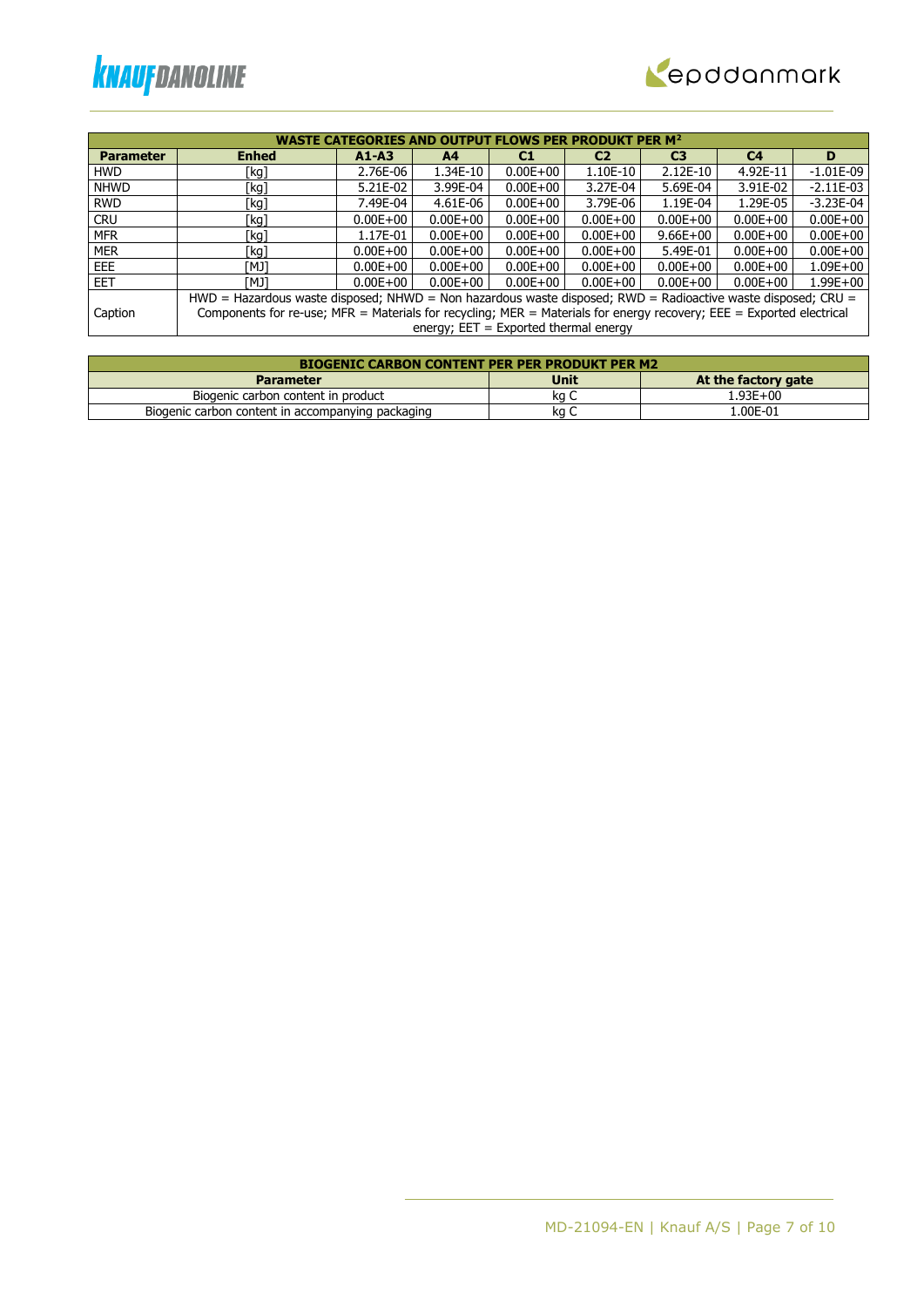# Additional information

**Technical information on scenarios**

### **Transport to the building site (A4)**

| Scenario information                        | Value                                                             | <b>Unit</b>       |
|---------------------------------------------|-------------------------------------------------------------------|-------------------|
| Fuel type                                   | <b>Diesel</b>                                                     |                   |
| Vehicle type                                | Truck, Euro 6, 28 - 32t<br>gross weight / 22t<br>payload capacity |                   |
| Transport distance                          | 237                                                               | km                |
| Capacity utilisation (including empty runs) | 61                                                                | $\%$              |
| Gross density of products transported       | 816                                                               | kq/m <sup>3</sup> |
| Capacity utilisation volume factor          |                                                                   |                   |

#### **Reference service life**

| <b>RSL</b> information        | Unit                                                                        |
|-------------------------------|-----------------------------------------------------------------------------|
| Reference service Life        | 60 years                                                                    |
| Declared product properties   |                                                                             |
| Design application parameters |                                                                             |
| Assumed quality of work       | Information on the technical characteristics, design and construction       |
| Outdoor environment           | guidelines, as well as conditions during use can be found on the website of |
| Indoor environment            | Knauf at www.knauf.dk                                                       |
| Usage conditions              |                                                                             |
| Maintenance                   |                                                                             |

#### **End of life (C1-C4)**

| Scenario information                 | Value                                                          | Unit |
|--------------------------------------|----------------------------------------------------------------|------|
| Collected separately                 | 10.2                                                           | kq   |
| Collected with mixed waste           |                                                                | kg   |
| For reuse                            |                                                                | kg   |
| For recycling                        | 9.7                                                            | kq   |
| For energy recovery                  | 0.5                                                            | kq   |
| For final disposal                   |                                                                | kg   |
| Assumptions for scenario development | The gypsum part is assumed recycled and paper part incinerated |      |

### **Re-use, recovery and recycling potential (D)**

| Scenario information/Materiel | Value    | Unit |
|-------------------------------|----------|------|
| Gypsum                        | <u>.</u> | kq   |
| Electric energy               | ᆠ        | MJ   |
| Thermal energy                | 2.0      | MJ   |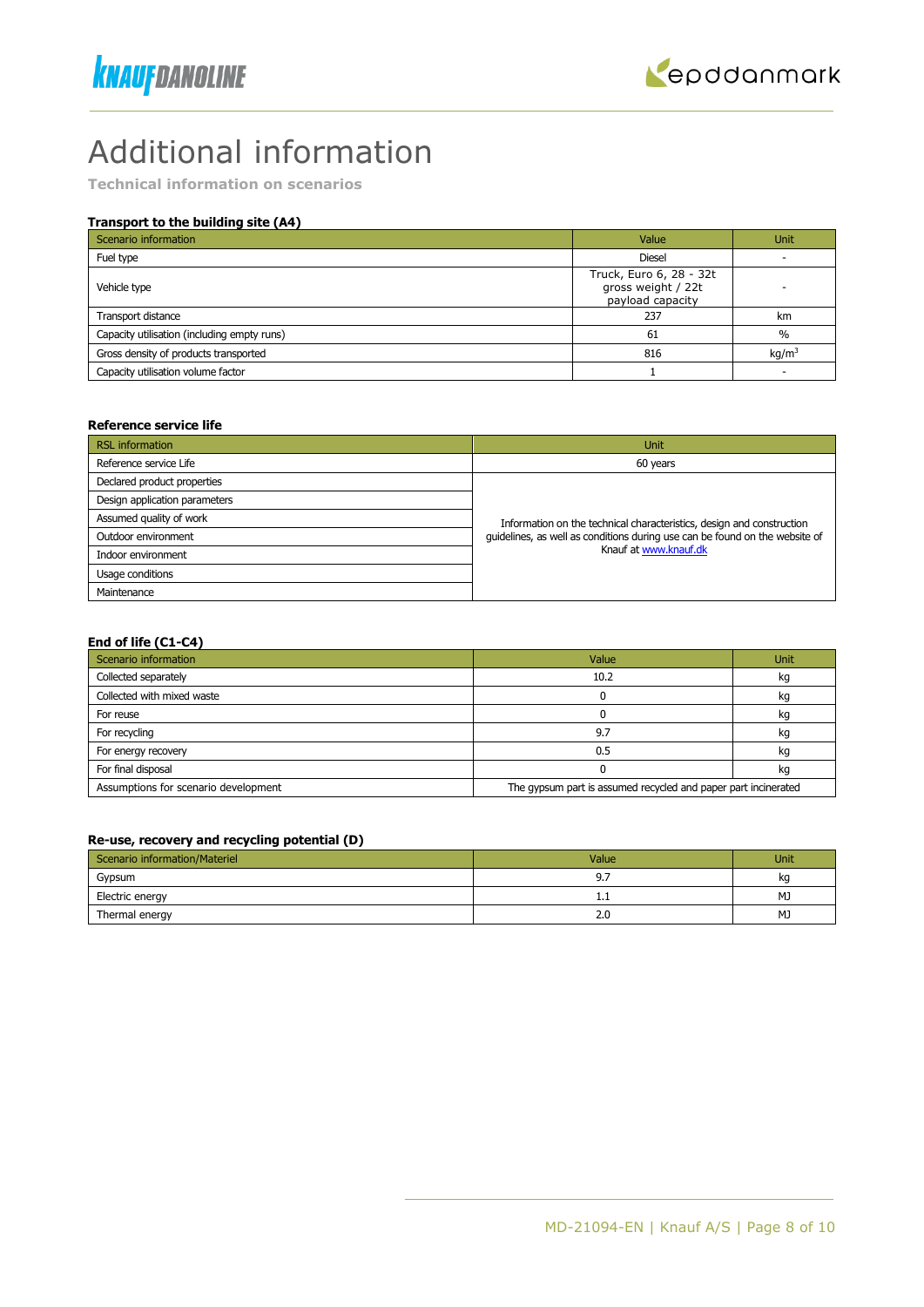



#### **Indoor air**

*The EPD does not give information on release of dangerous substances to indoor air because the horizontal standards on measurement of release of regulated dangerous substances from construction products using harmonised test methods according to the provisions of the respective technical committees for European product standards are not available.*

The board is covered by the Danish Indoor Climate Labelling, Certificates no. 007 and 008.

#### **Soil and water**

*The EPD does not give information on release of dangerous substances to soil and water because the horizontal standards on measurement of release of regulated dangerous substances from construction products using harmonised test methods according to the provisions of the respective technical committees for European product standards are not available.*